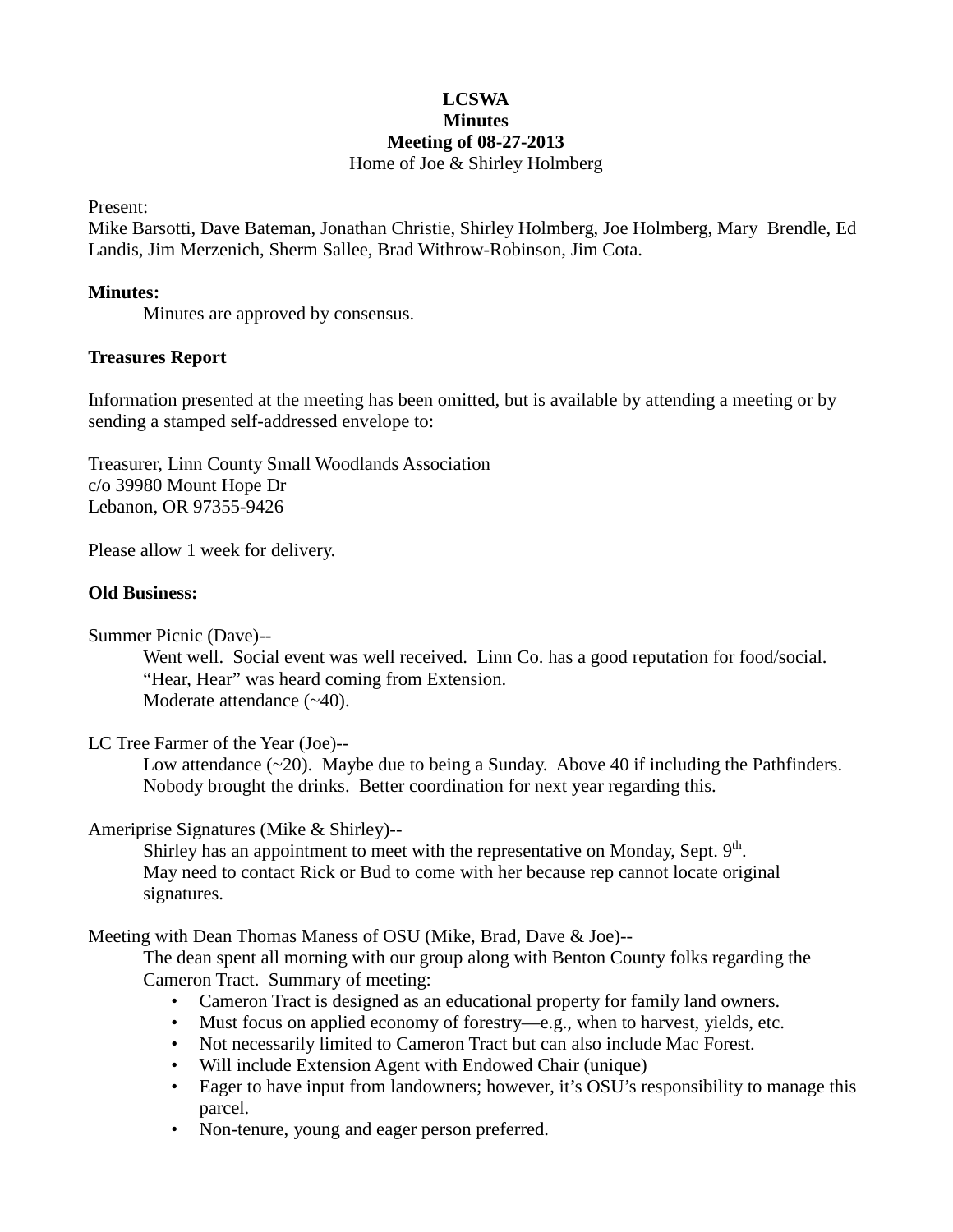## **New Business:**

#### Quarterly Bark (Sherm)--

Articles due by the  $15<sup>th</sup>$  Sept. Send items to Sherm BEFORE the  $15<sup>th</sup>$  preferably. Butts's tour will be separate article. Mike will write. Sherm will write an article on Carbon.

#### 2014 Seedling Sale (Sherm) –

Sherm has paperwork coming out of his ears regarding contracts with everyone. Sale is 15<sup>th</sup> of February; set-up is Valentine's Day. Nurseries are confirmed, pending money.

### 2014 Goods from the Foods (Mary)--

Mary will continue to do this, saying "Jody is a big help." Consensus is the group will continue support. Increase publicity, maybe with a photo.

### LCSWA Board Structure (everyone)--

Lots of discussion. No consensus.

#### Carbon Credit--(Sherm)--

Catherine Mater gave a presentation in the Medical School on carbon credits. Recent article in Democrat-Herald.

#### Woodland Coop--(Dave)--

Increasing work on Essential Oils. One person distills oils (SE Portland), so you must haul there. Maybe local production?

#### Vitality of our Programming (Joe)--

Maybe have LBCC and/or extension help us offer tree/forestry classes to the general public. Maybe contact our deputies/fire patrol? What about fire dangers? Possible topics:

- securing property
- invasive species
- wildlife
- Woods tools

Joe, Mary, et al., will coordinate with police, then get a room at LB in Lebanon. Jim Cota will provide deputy's name and send to Joe. Jonathan will contact attorney Tentative date  $= 29<sup>th</sup>$  of January.

#### Mailing Lists:

Maybe pluck OSWA's e-mail lists to expand Linn County's mailing list. Mike can merge Linn County and Tree Farm's lists. Jonathan will do the plug and chug work to merge lists.

## Membership:

Perhaps use the ODF Permit process to locate future members, i.e., using the notification permits.